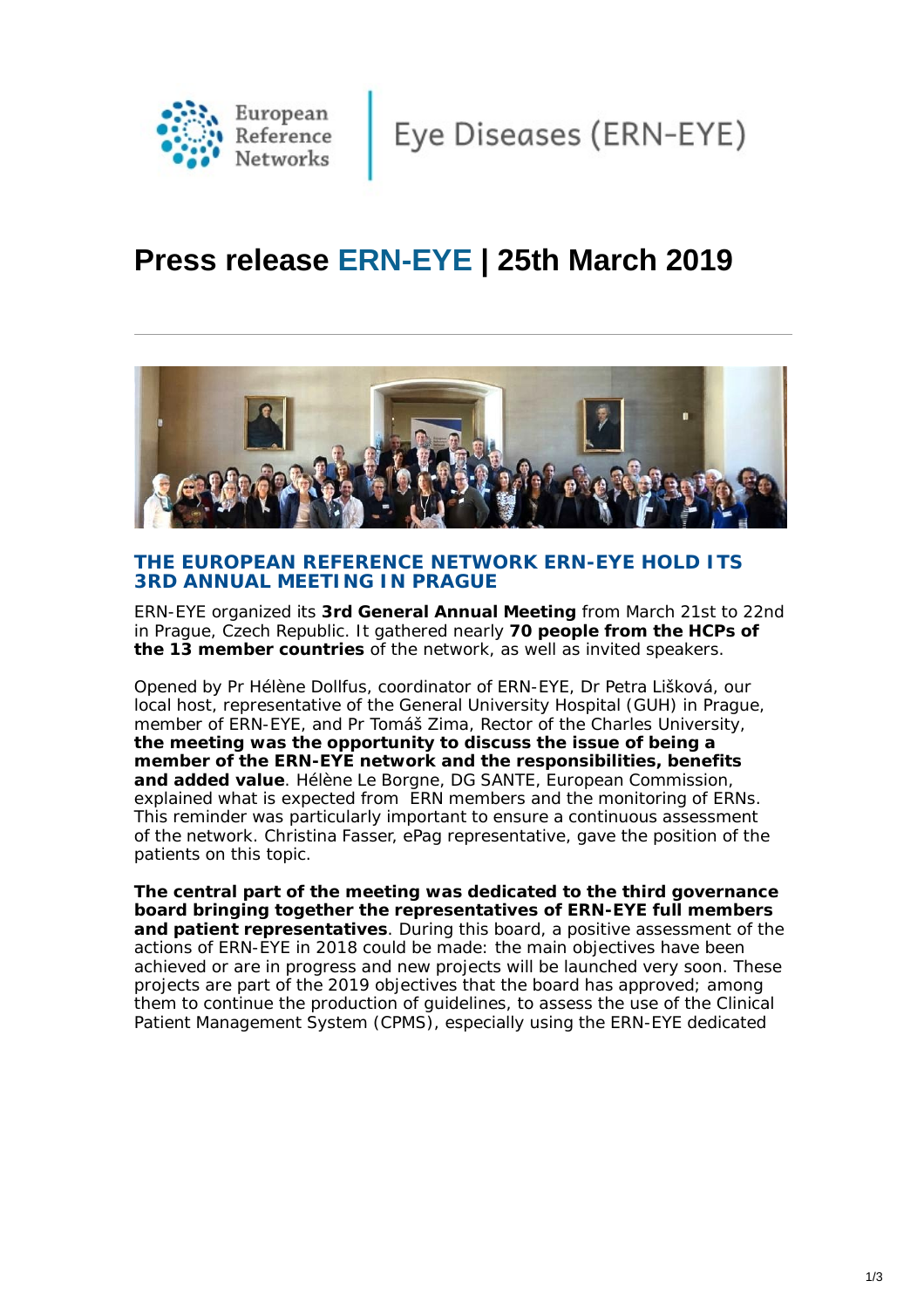dataset recently released, and to launch the e-learning program. The future call for new membership has been discussed as well during this board.

#### **Registries and Guidelines stay major goals for ERN-EYE in 2019**

**The second part of the meeting was devoted in particular to the research** with Hélène Le Borgne who gave the views of the EU and some ERN-EYE members who presented their work into the ERN-EYE transversal working group "Research".

**As a red line, a great part of the meeting was dedicated to the CPMS** with the presence of Dr Laura Mauring, ERN-EYE MD fellow 2018-19, ophthalmologist, and Francesco Rotolo, IT specialist, who constitute the new ERN-EYE CPMS Helpdesk.

Finally, a large place has been given to the registries with Pr Hélène Dollfus who mentioned the strategy and the planning for the coming year and to the elearning with Dorothée Leroux, ERN-EYE Project Manager, who talked about the strategy, the program and the timeline.

This meeting made it possible **to fix the goals for the year 3 of ERN-EYE and allowed to present all the ongoing actions of the network**.

#### **The ERN Team**

### *Network Coordinator*

*Professor Hélène Dollfus Hôpitaux Universitaires de Strasbourg, France Website: [www.ern-eye.eu](http://www.ern-eye.eu/)*



[Unsubscribe](http://contact@ern-eye.eu/)

*Copyright © \*|2019|\* \*|ERN-EYE|\*, All rights reserved.*